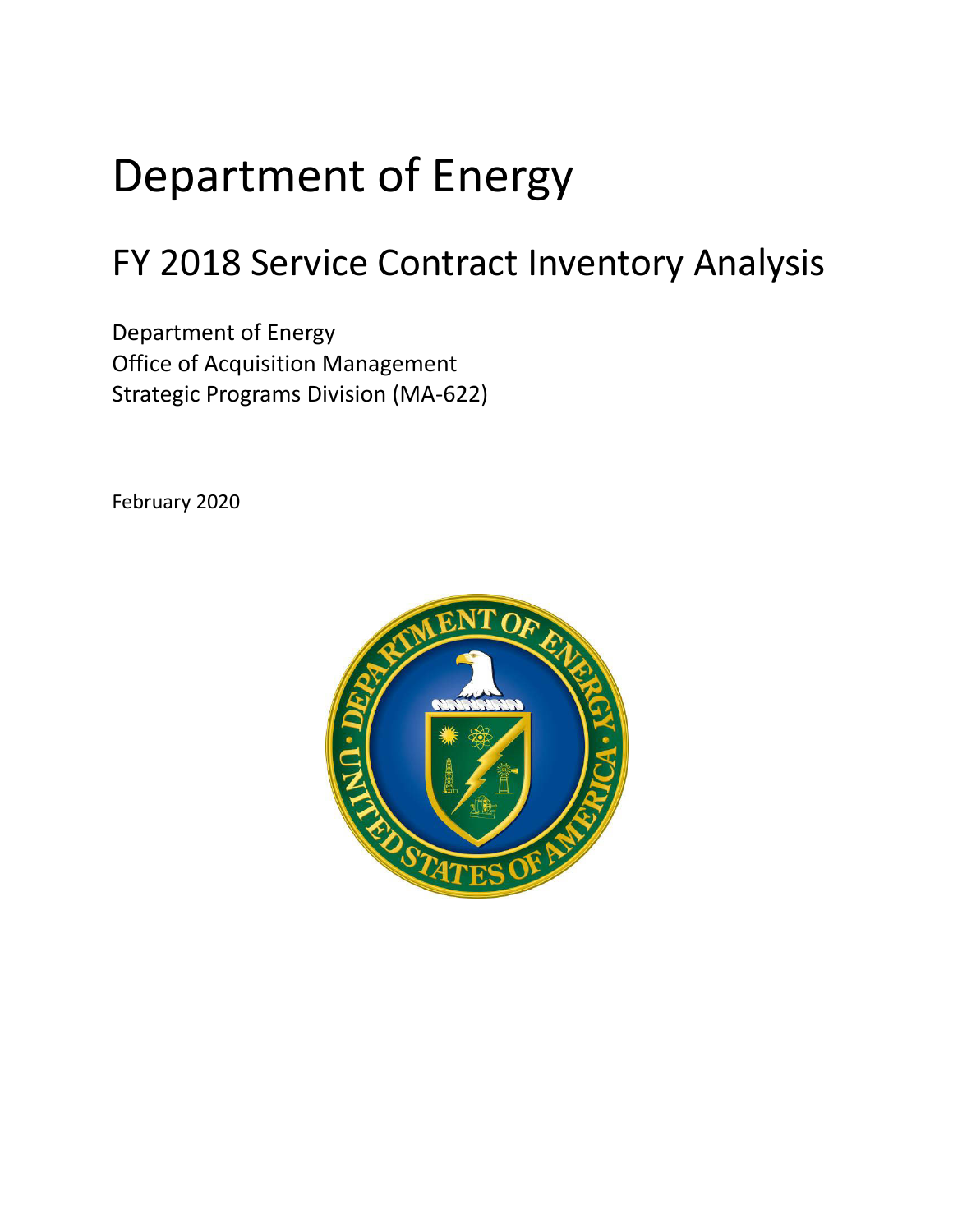### Contents

|                                     | Page |
|-------------------------------------|------|
| Section 1: Scope                    | 1    |
| Section 2: Methodology              | 3    |
| Section 3: Findings                 | 5    |
| Section 4: Actions Taken or Planned | 6    |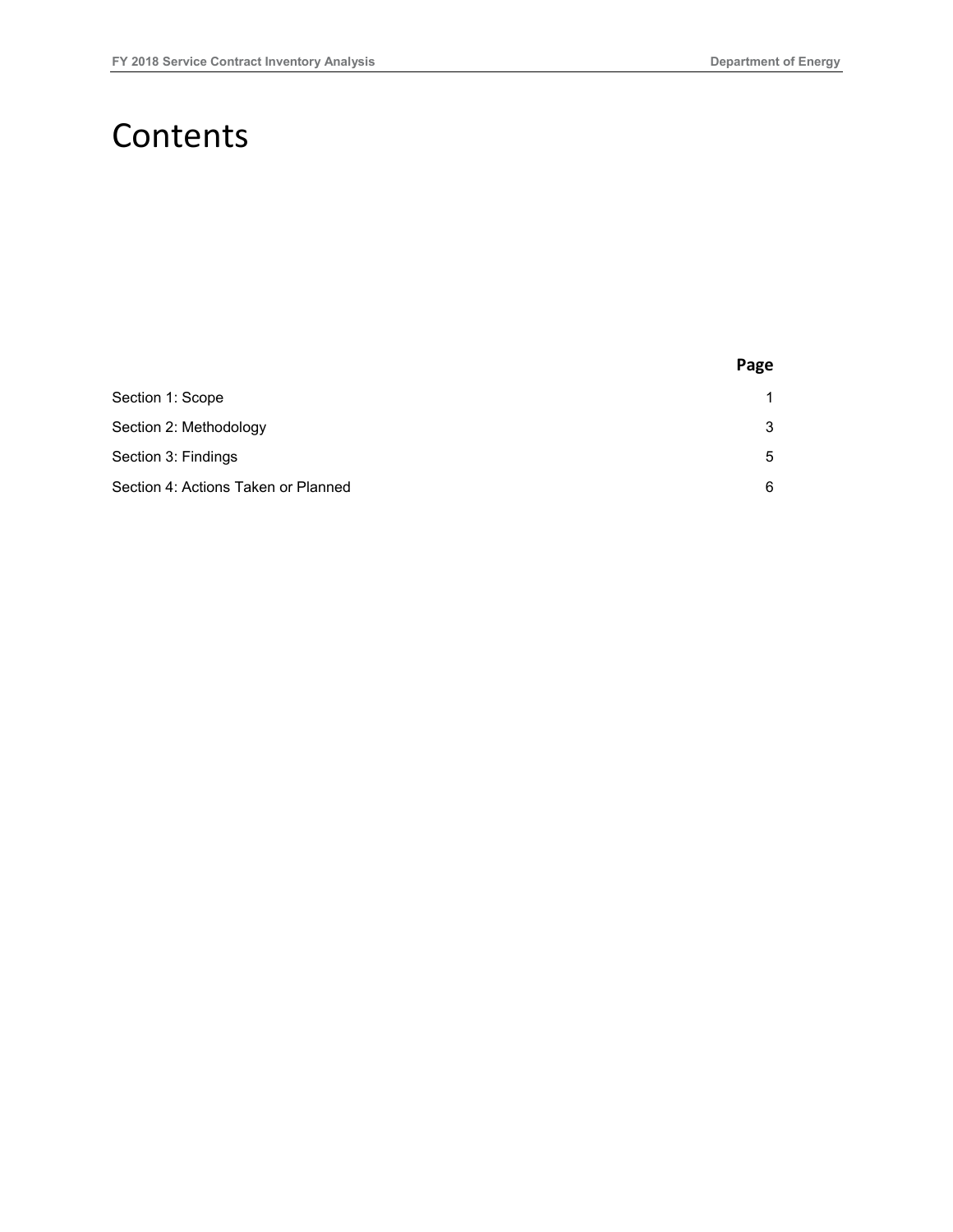### <span id="page-2-0"></span>Section 1: Scope

#### **Service Contract Inventories**

<u>.</u>

Section 743 of Division C of the FY 2010 Consolidated Appropriations Act, P.L. 111-117, requires civilian agencies to prepare and analyze an annual inventory of their service contracts. Office of Management and Budget's (OMB) Memorandum dated November 5, 2010, Subject: "Service Contract Inventories," provided additional guidance to agencies on how to prepare and analyze a survey of service contracting actions in FY 2010. Each agency was to conduct a meaningful analysis of the data in the inventory for the purpose of determining if contract labor is being used in an appropriate and effective manner and if the mix of federal employees and contractors in the agency is effectively balanced.

As directed by the OMB Memorandum, the Department of Energy (DOE) used the data elements cited in section 743 of Division C of the FY 2010 Consolidated Appropriations Act, P.L. 111-117 and followed the guidance outlined in OMB's Office of Federal Procurement Policy's Policy (OFPP) Letter 11-01 "Performance of Inherently Governmental and Critical Functions" (dated September 12, 2011).

OMB provided a list of priority functions for review called Special Interest Functions (SIFs). OMB identified the SIFs for increased management consideration for review based on concerns of increased risk of losing control of mission and operations as identified through a review of Government reports<sup>1</sup> and its own analysis. The SIFs for increased management attention are listed by their Product Service Codes (PSC) in *Figure 1: OMB Designated Special Interest Functions*. 2

| <b>PSC</b> | <b>PSC Description</b>                                         |
|------------|----------------------------------------------------------------|
| D302       | IT and Telecom- Systems Development                            |
| D307       | IT and Telecom- IT Strategy and Architecture                   |
| D310       | IT ad Telecom- Cyber Security and Data Backup                  |
| D314       | IT and Telecom- System Acquisition Support                     |
| R408       | Support - Professional: Program Management/Support             |
| R413       | Support - Professional: Intelligence                           |
| R414       | <b>Systems Engineering Services</b>                            |
| R421       | <b>Technical Assistance</b>                                    |
| R423       | Support - Professional: Intelligence                           |
| R425       | Support - Professional: Engineering/Technical                  |
| R497       | Support - Professional: Personal Services Contracts            |
| R499       | Support - Professional: Other                                  |
| R699       | Support - Administrative: Other                                |
| R707       | Support - Management: Contract/Procurement/Acquisition Support |
| R799       | Support - Management: Other                                    |

| <b>Special Interest Functions</b> |
|-----------------------------------|
|-----------------------------------|

**Figure 1: OMB Designated Special Interest Functions**

In its FY 2018 Analysis Plan, the Department identified it would use the same SIFs in response to the criteria required by Section 743. See *Figure 2: FY 2018 Special Interest Functions*.

<sup>&</sup>lt;sup>1</sup> OMB November 5, 2010 Memorandum titled Service Contract Inventories states such reports were authored by the Government Accountability Office, the Commission on Wartime Contracting, agency Inspectors General, Congressional Committees, and the Acquisition Law Panel (also referred to as the "SARA Panel").

<sup>&</sup>lt;sup>2</sup> The PSCs designated as SIFs have been updated per OMB Alert Notice 9-7-18, FY 2018 Service Contract Inventory Checklist.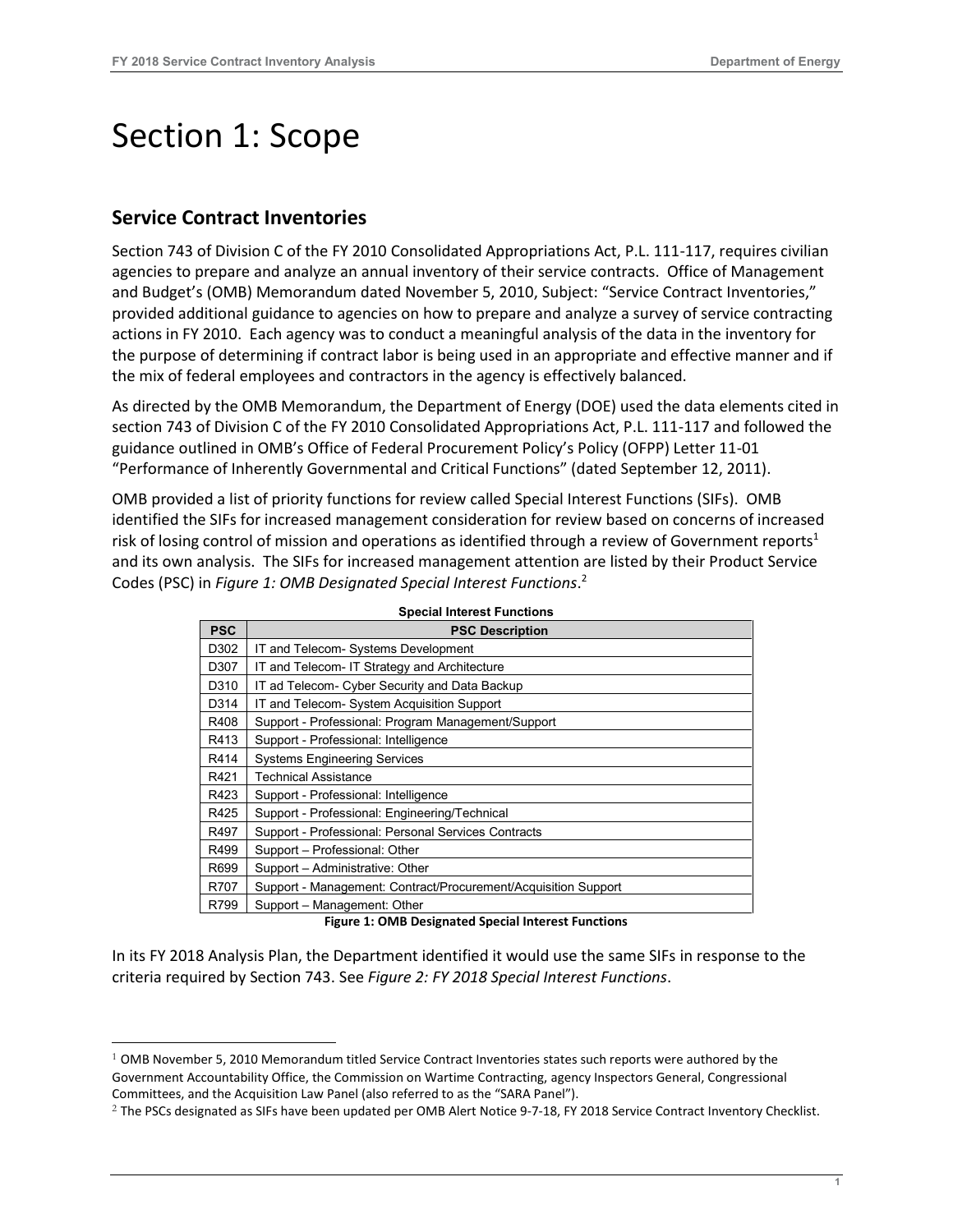| <b>PSC</b> | <b>PSC Description</b>                                        | <b>Obligations</b> | % of Total Obligations |
|------------|---------------------------------------------------------------|--------------------|------------------------|
| D302       | IT and Telecom- Systems Development                           | \$15,647,816       | 0.0491%                |
| D307       | IT and Telecom- IT Strategy and Architecture                  | \$98,445           | 0.0003%                |
| D310       | IT ad Telecom- Cyber Security and Data Backup                 | \$1,900,820        | 0.0060%                |
| D314       | IT and Telecom- System Acquisition Support                    | \$161,096          | 0.0005%                |
| R408       | Support - Professional: Program Management/Support            | \$55,120,011       | 0.1728%                |
| R413       | Support - Professional: Intelligence                          | \$0                | 0.0000%                |
| R414       | <b>Systems Engineering Services</b>                           | \$0                | 0.0000%                |
| R421       | <b>Technical Assistance</b>                                   | (\$75,844)         | $-0.0002%$             |
| R423       | Support - Professional: Intelligence                          | \$4,616,162        | 0.0145%                |
| R425       | Support - Professional: Engineering/Technical                 | \$210,857,400      | 0.6611%                |
| R497       | Support - Professional: Personal Services Contracts           | \$13,389,085       | 0.0420%                |
| R499       | Support - Professional: Other                                 | \$431,084,994      | 1.3516%                |
| R699       | Support - Administrative: Other                               | \$108,845,881      | 0.3413%                |
| R707       | Support - Management: Contract/Procurement/Acquisition Suppor | \$1,256,966        | 0.0039%                |
| R799       | Support - Management: Other                                   | \$299,932,709      | 0.9404%                |
|            | <b>Grand Total</b>                                            | \$1,142,835,542    | 3.58%                  |
|            | <b>Total Obligations</b>                                      | \$31,895,563,762   |                        |

#### **Figure 2: FY 2018 Special Interest Functions**

The DOE studied the SIFs/PSCs reflected in Figure 2 above. The applicable contracts were selected for review based upon their being encompassed in OMB's list of SIFs which were also identified as the DOE's list of contracts to be studied. The total dollars obligated to those specific PSCs were \$1,142,835,542, representing 3.58% of total obligations. The number of contract actions reviewed totaled 3,322.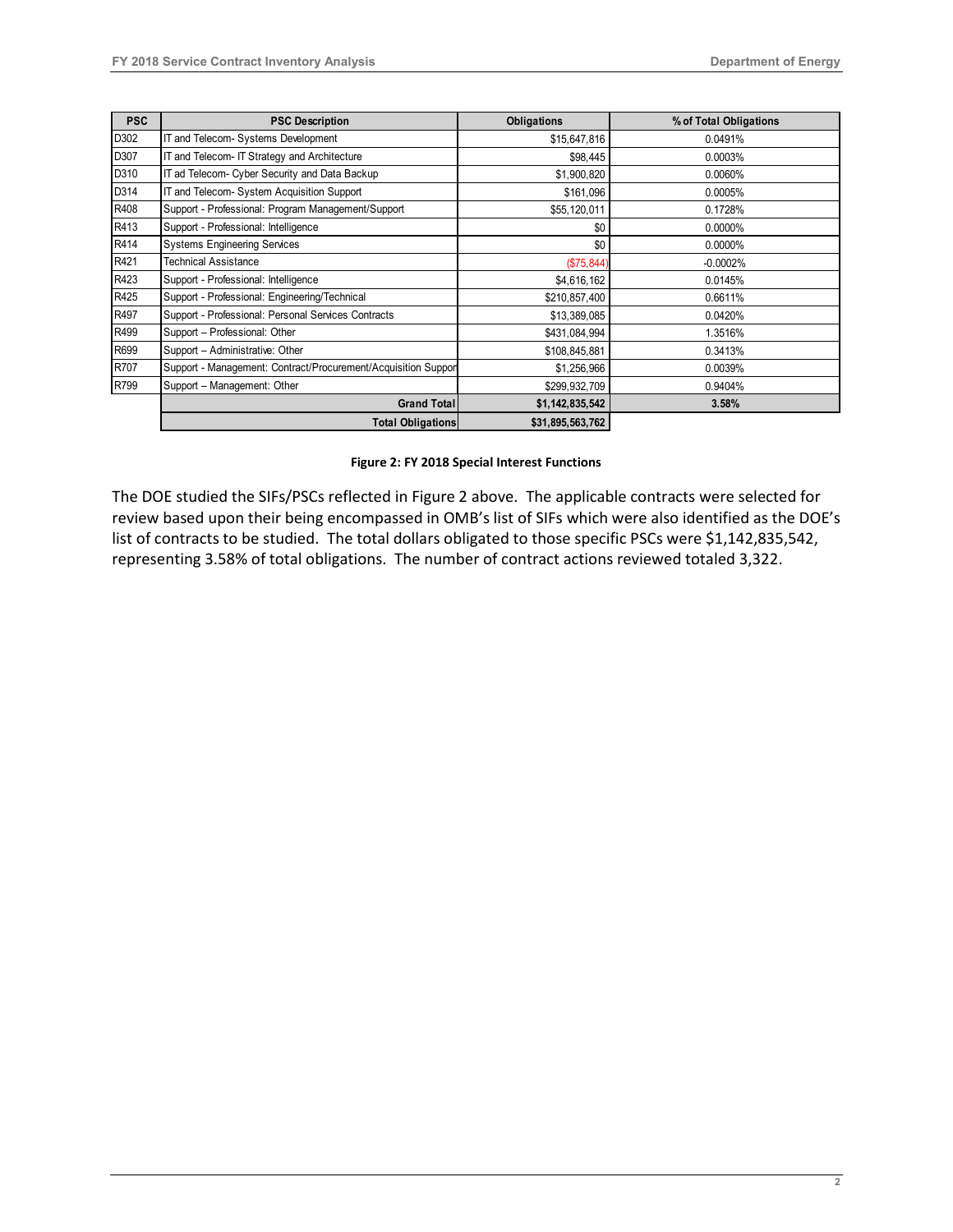### <span id="page-4-0"></span>Section 2: Methodology

The DOE and NNSA approach was performed in accordance with the criteria set out in Consolidated Appropriations Act, 2010, (Pub. L. No. 111-117, § 743 (2009)) and Appendix D of the November 5, 2010 Office of Management and Budget (OMB) Memorandum on Service Contract Inventories, and will ultimately identify contracts for a more in-depth review.

The DOE Office of Acquisition Management (OAM) and NNSA Acquisition Management (AM) developed the basic inventory in accordance with OMB guidance with the help of the Heads of Contracting Activities (HCA). A list of special interest functions by Product Service Code (PSC) for contracts to be reviewed in response to the criteria required by Section 743 was provided in guidance to the HCAs.

DOE and NNSA took the following steps in the process of its analysis:

- **Step 1:** Identify service contracts with special interest functions.
- **Step 2:** Notify respective programs responsible for contract functions.
- **Step 3:** Programs identify contracts for in-depth review based on following criteria:
	- o Based on the 10 criteria identified within the Consolidated Appropriations Act, DOE Programs will prioritize its selection of contracts for further review in the following order:
		- **Tier 1: Potential for IG performance by contractors;**
		- Tier 2: Contracts providing services classified as special interest functions;
		- Tier 3: Contracts that do *not* include special interest functions, but were awarded on a non-competitive basis; and
		- Tier 4: Contracts that do *not* include special interest functions, but meet any one of the remaining designated criteria.
- **Step 4:** Programs evaluate contracts in accordance with policy and guidance.
- **Step 5:** Programs report results of evaluation to OAM for consolidation.
- **Step 6:** Contracting Officers (CO) review contractor data and work with contractors to make revisions and fill gaps, as necessary.
- **Step 7:** OAM reports consolidated results of analysis as well as the supplemental report to OMB/OFPP.

OFPP has issued guidance documents addressing these requirements; Service Contract Inventories, Memorandum to Chief Acquisition Officers and Senior Procurement Executives, dated November 5, 2010 and December 19, 2011. OFPP has since issued an Alert dated September 25, 2019 Subject: "FY 2019 Service Contract Inventories".

The Department also made procurement activities aware of several recommendations that were made by the Government Accountability Office (GAO) in its report "Civilian Service Contract Inventories: [Opportunities Exist to Improve Agency Reporting and Review Efforts", GAO](http://www.gao.gov/assets/650/648939.pdf)-12-1007 (September 2012) to help improve the quality of agency analyses and the value of inventories as a management tool.

In its report, GAO reviewed a sample of agencies' analyses of their FY 2010 inventories and identified several practices that could help to improve the quality of agency analyses in determining the effective and appropriate use of contractors. Specifically, GAO recommended that agencies --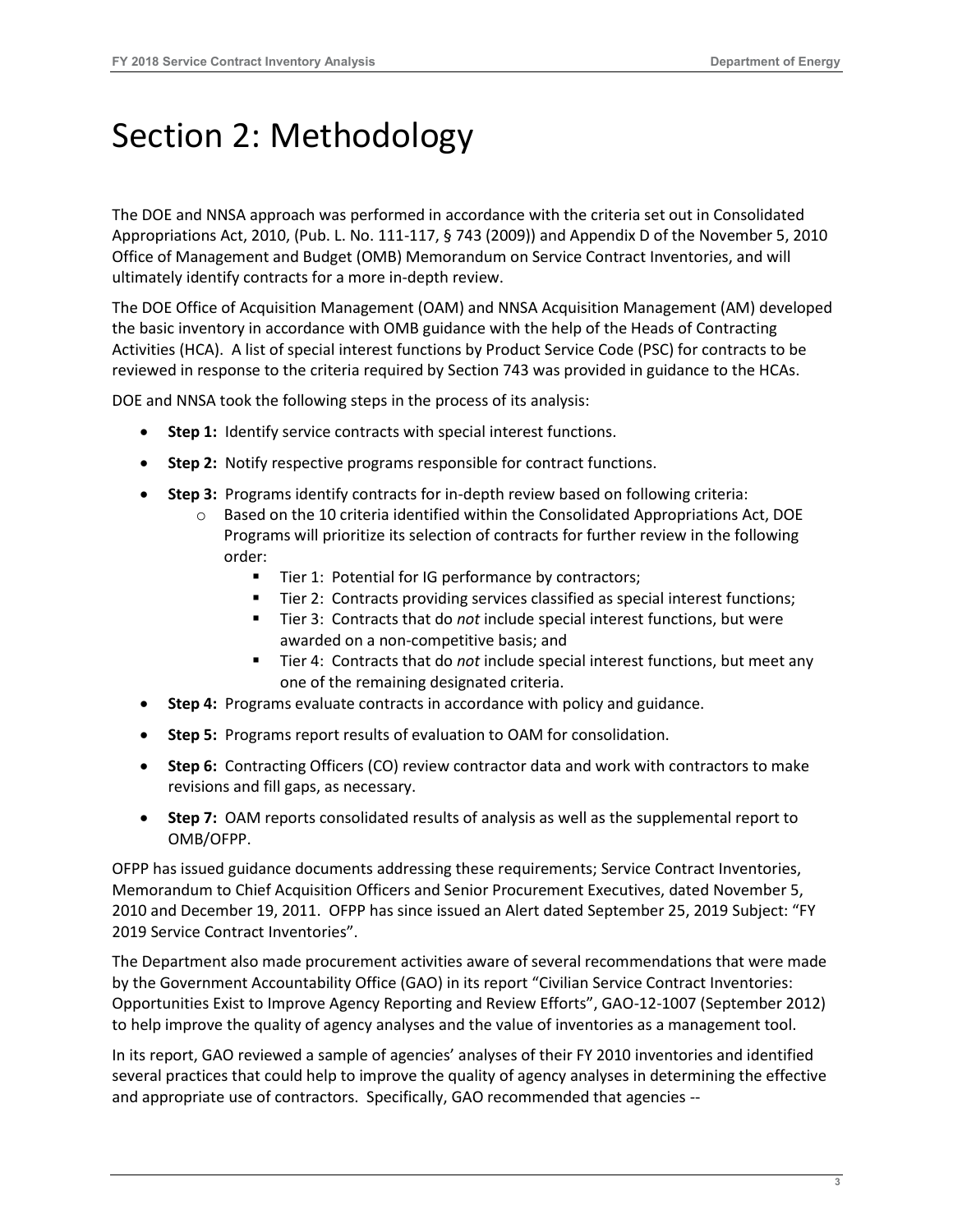- Fully describe the scope of the inventory reviews, including information such as the number of contracts and the percentage of contracts reviewed for each product and service code selected and the total universe of contracts;
- Report on the number of contractor personnel and functions that were involved with the workforce issues identified during their inventory reviews; and
- Include the status of agency efforts to resolve findings identified in previous reviews until they are resolved.

The Department guidance also told the procurement activities to consider the points below as they prepared and refined their draft reports:

**Scope**. The report should describe the special interest functions studied by the agency, and the dollars obligated to those specific product and service codes (PSCs) in FY 2018. *The report should also describe how many contracts were reviewed, how the contracts were selected for review, and the percentage of obligations the contracts covered for the product and service codes on which the review focused* (provided by HCAs).

**Methodology** (provided by HCAs). The report should discuss the methodology used to support its analysis (e.g., sampled contract files, conducted interviews of members of the acquisition workforce working on specific contracts of interest).

**Findings** (provided by HCAs). The report should summarize the findings, including a brief discussion of the extent to which the desired outcomes described in section 743(e) (2) are being met (e.g., the activity is not using contractor employees to perform critical functions in such a way that could affect the ability of the activity to maintain control of its mission and operations). *Where workforce issues are identified, the report should identify the estimated number of contractor personnel and/or labor resources involved (e.g., in "fulltime equivalents").*

**Actions taken or planned** (provided by HCAs). The report should explain the steps the activity has taken or plans to take to address any identified weaknesses or challenges.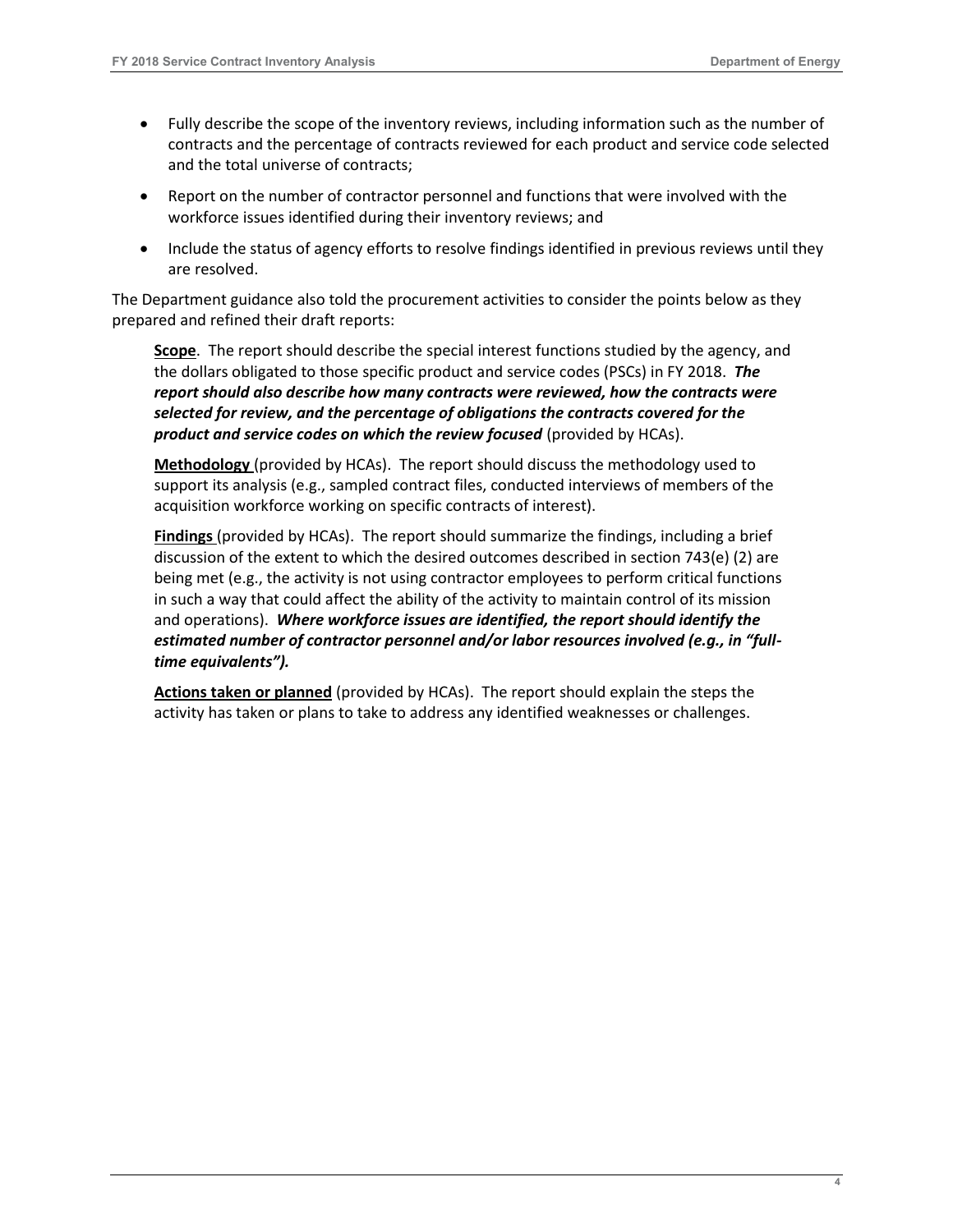### <span id="page-6-0"></span>Section 3: Findings

#### **Summary**

The Service Contract inventory is a tool for assisting agencies in better understanding how contracted services are being used to support mission and operations and whether the contractors' skills are being utilized in an appropriate manner.

#### **Service Contract Inventory**

The results of the Department's service contract inventory continue to be favorable in terms of meeting OMB initiatives. Specifically, the outcome of the Department's inventory analysis resulted in the following findings:

- 1. None of the contracts are characterized as "personal services" as defined by the Federal Acquisition Regulation;
- 2. Contractor employees do not perform any inherently governmental functions;
- 3. Ongoing comprehensive monitoring and evaluations are performed by government personnel and the contractor performance requirements have not changed or been expanded to be classified as inherently governmental type functions;
- 4. Contractor employees are not performing critical functions in such a way that would affect the Department's ability to maintain control of its missions and operations; and
- 5. Sufficient government personnel are available and assigned to manage and oversee contracts effectively without the need to rebalance the mix of federal and contractor employees.

The service contracts that contain special interest functions comprise only 3.58 percent of the Department's overall obligations, or \$1,142,835,542. A vast majority of the contracts are competed (71.9%), and most are either cost reimbursable or time and material type. Most of the special interest functions are supported by businesses from the entire spectrum of the social economic groups.

The Department's top ten PSCs are encompassed by Management and Operating (M&O) contracts or contracts related to the M&O business model. The obligations for these series of PSCs are consistent with what the Department has reported for several years: approximately 85 percent or more of DOE obligations are associated with M&O contracts. The inventory also shows that a majority of these contracts are competed and because of the business model that is used, the majority of spend is through cost type contracts.